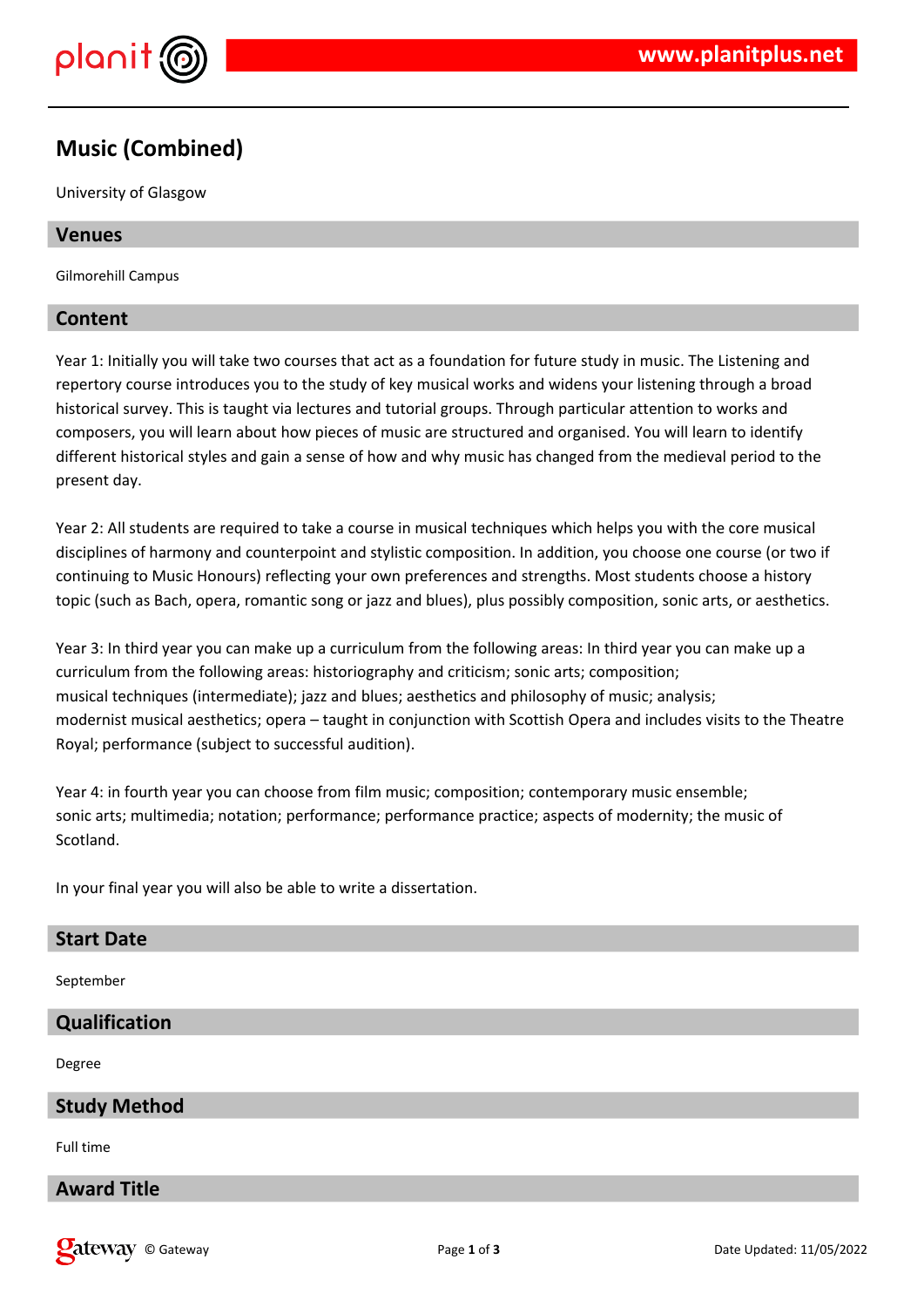

MA Hons

### **UCAS Code**

Please refer to list below

#### **Course Length**

4 years

#### **Faculty**

College of Arts

#### **Department**

School of Culture and Creative Arts

#### **Entry Requirements**

2023 entry requirements

Standard entry: 5 Highers at AAAAA or Advanced Higher at B plus AAAA (by end S6 with min BBBB after S5) including English and a humanities subject.

Widening access entry: 4 Highers at AABB/BBBB (by end S6) including English and a humanities subject. Completion of preentry programme is necessary.

Grades and subjects may vary depending on combinations taken.

#### **SCQF Level**

10

#### **Cost**

«Cost»

#### **Progression Routes**

«ProgressionRoutes»

#### **Combination Courses**

| Music/Archaeology                           | VW43             |
|---------------------------------------------|------------------|
| Music/Digital Media and Information Studies | GW5H             |
| Music/Business and Management               | NW <sub>23</sub> |
| Music/Celtic Studies                        | QW53             |
| Music/Classics                              | QW83             |
| Music/Comparative Literature                | QWF3             |
| <b>Music/Computing Science</b>              | GW43             |
| Music/Economic and Social History           | <b>VW33</b>      |

© Gateway Page **2** of **3** Date Updated: 11/05/2022